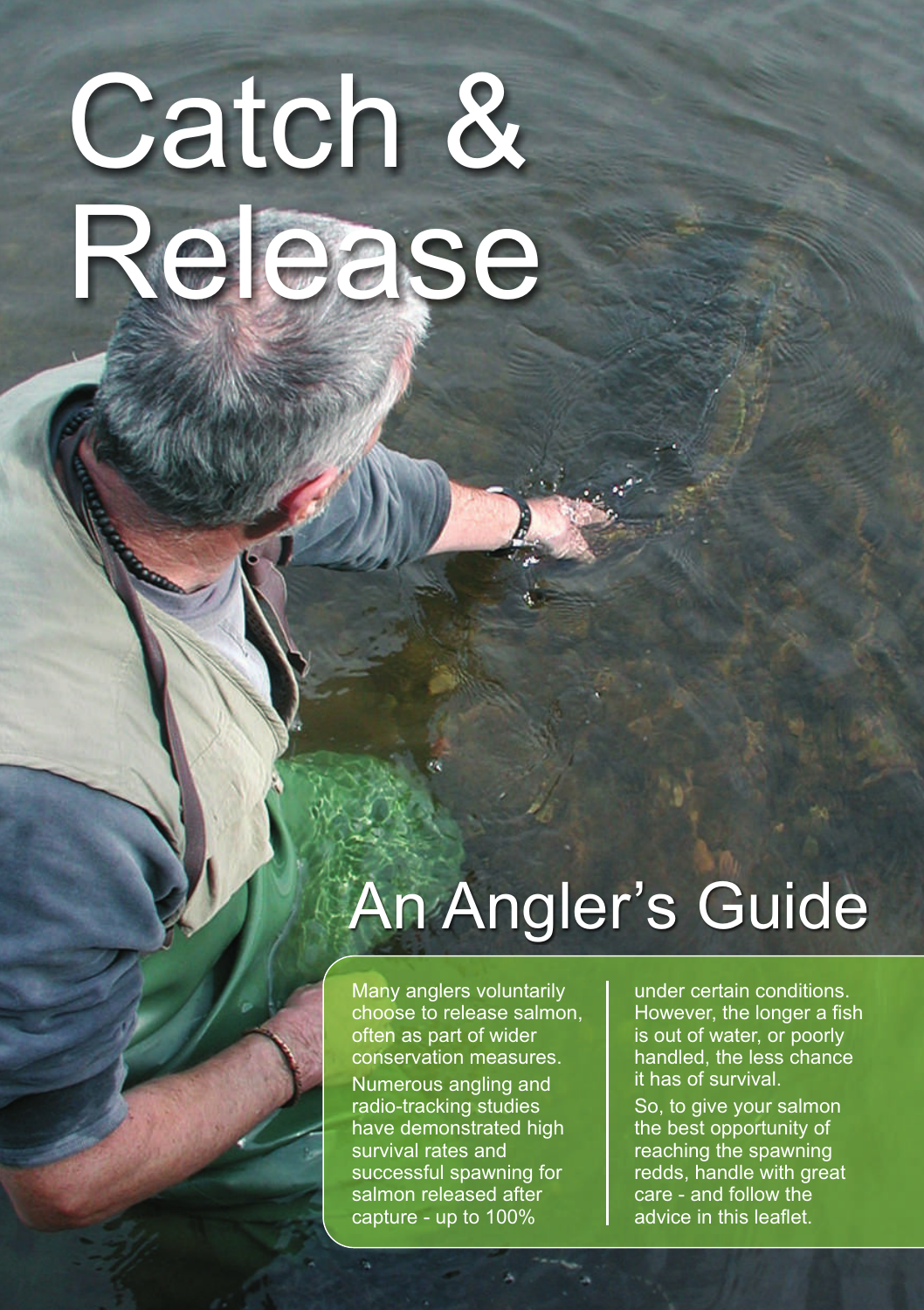#### **Tackle advice**

Barbless hooks are strongly advised if fish are to be released. Single & double hooks cause much less damage than trebles, which should be avoided. There's less risk of damage with smaller hooks. The effectiveness of rapala and similar lures can be improved by using a single or double hook sliding rig, similar to a tube fly set-up (see image).





If worm fishing, skill is required to ensure that fish do not swallow baits. Using circle hooks (picture) will reduce the chances of deep hooking. These can be sourced from all good tackle shops.

Always use as strong a leader material as possible. This will ensure the fish can be brought to the net quickly and safely.



#### **Planning ahead**

Before fishing a pool, always identify where a fish can be safely landed without risk of damage on rocks or stones. If fishing alone, take a net. Traditional large mesh salmon nets can cause split fins and tails.

Have long-nosed forceps or a similar tool close to hand for prompt hook removal. If you want a photo of your salmon before release, have your camera ready, for example, on a neck lanyard.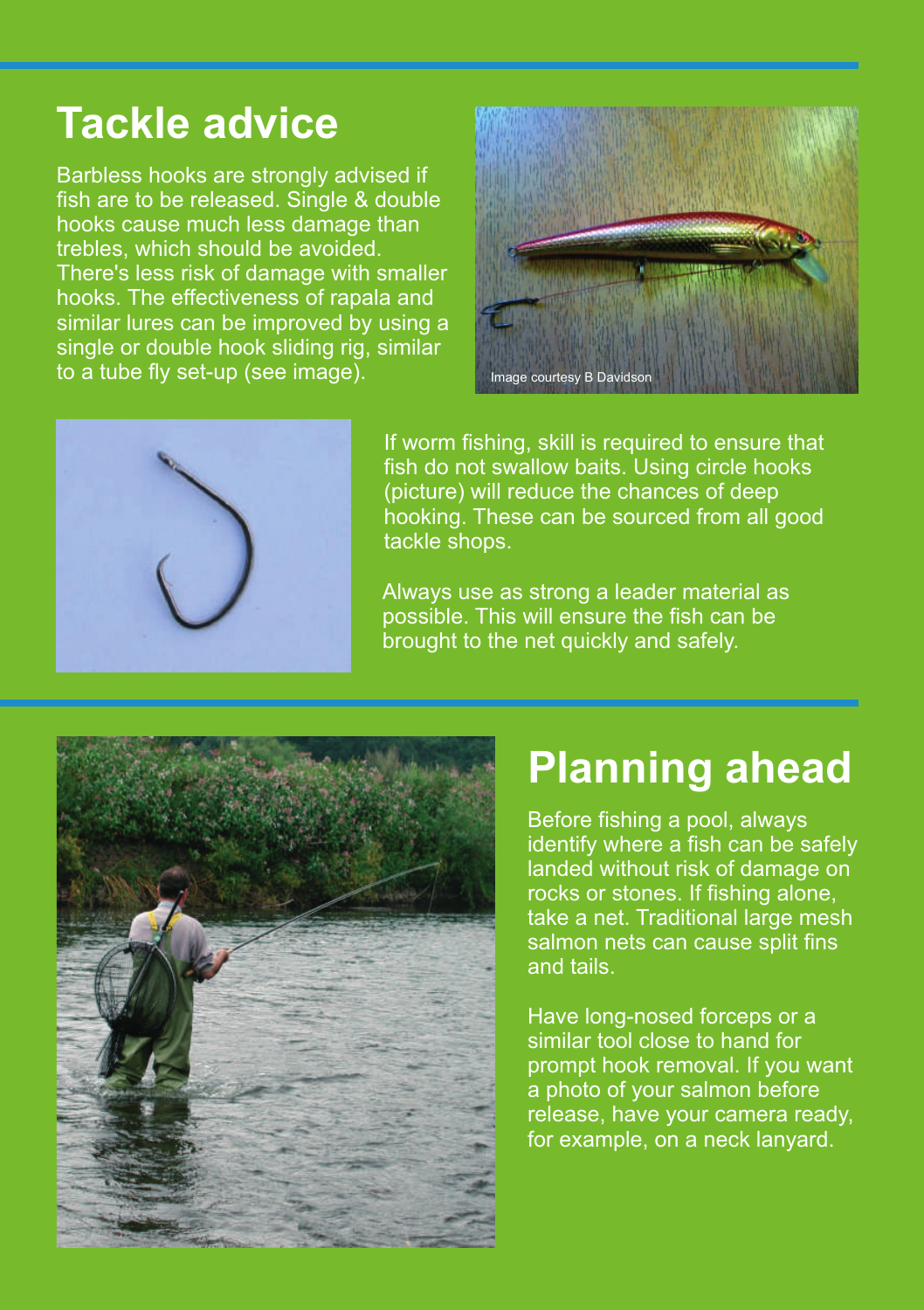

#### **Playing fish**

Fish should be played quickly and as firmly as possible so that they can be released before becoming too exhausted.

### **Landing fish**

**Never lift your salmon from the water by its tail, or gill cover.**  Fish should be kept in the water if at all possible. Avoid taking them onto the bank or dragging them over stones or gravel.





Use a soft, knotless net with small mesh size and rectangular shape with a shallow, wide bottom to allow the fish to lie flat.

**Knotless mesh is a legal requirement.** 

#### **Fishing from boats**

If fishing from a boat, where convenient, take the boat to the shore to land the fish. If the fish is landed in a boat, ensure that the fish is laid on a flat, wet surface for unhooking. A soaking wet towel or unhooking mat is ideal for this purpose. Laying the fish upside down will often calm it for unhooking. Fish produce most of their energy from their tails, and so holding down the tail on a flat surface will keep a fish still.